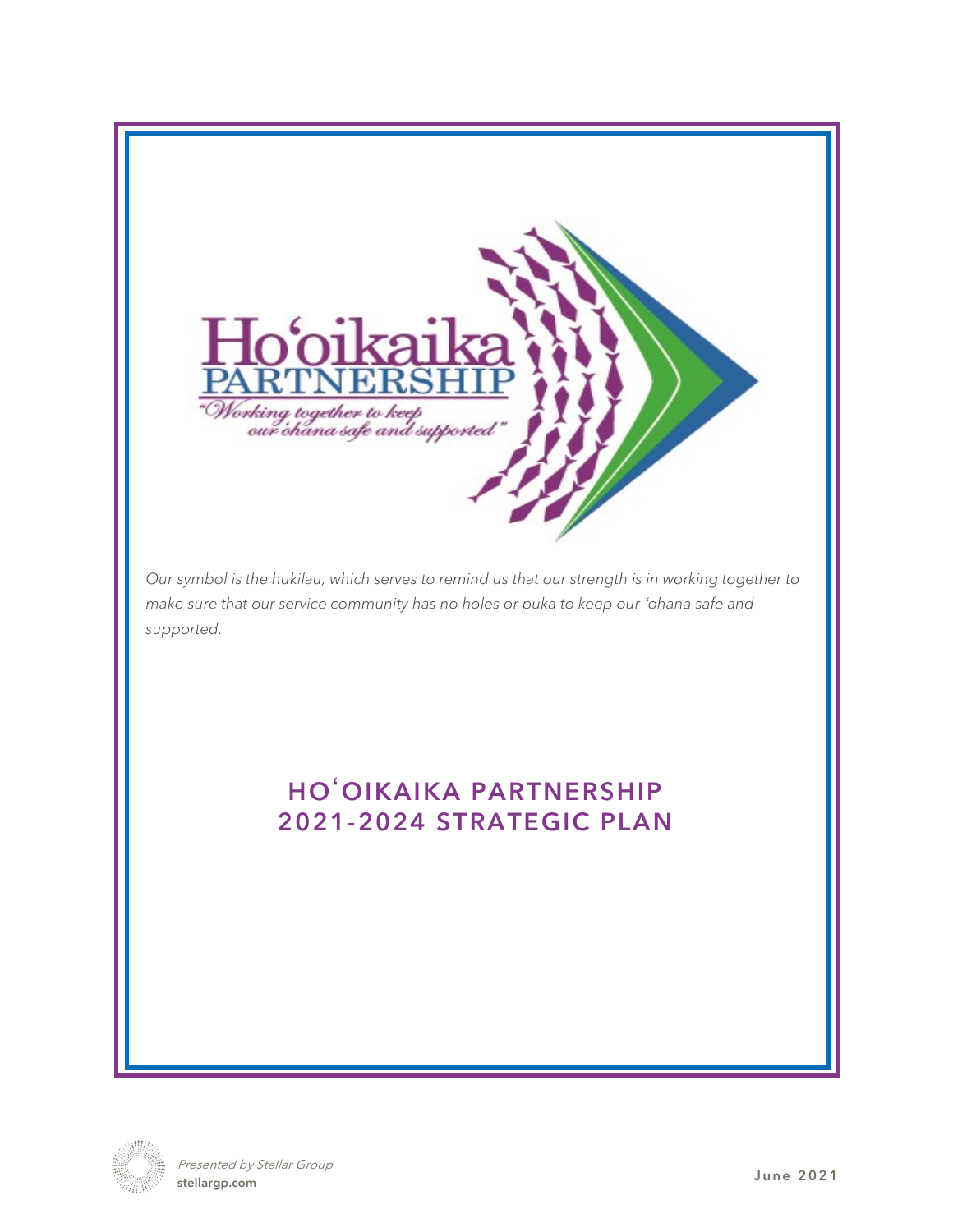# **Contents**

| Goal 1: Create a seamless safety net of services to support children and their caregivers. 5  |
|-----------------------------------------------------------------------------------------------|
|                                                                                               |
| Goal 3: Successfully educate and advocate for policy, program, and systems changes to prevent |
|                                                                                               |
|                                                                                               |
|                                                                                               |
|                                                                                               |
|                                                                                               |
|                                                                                               |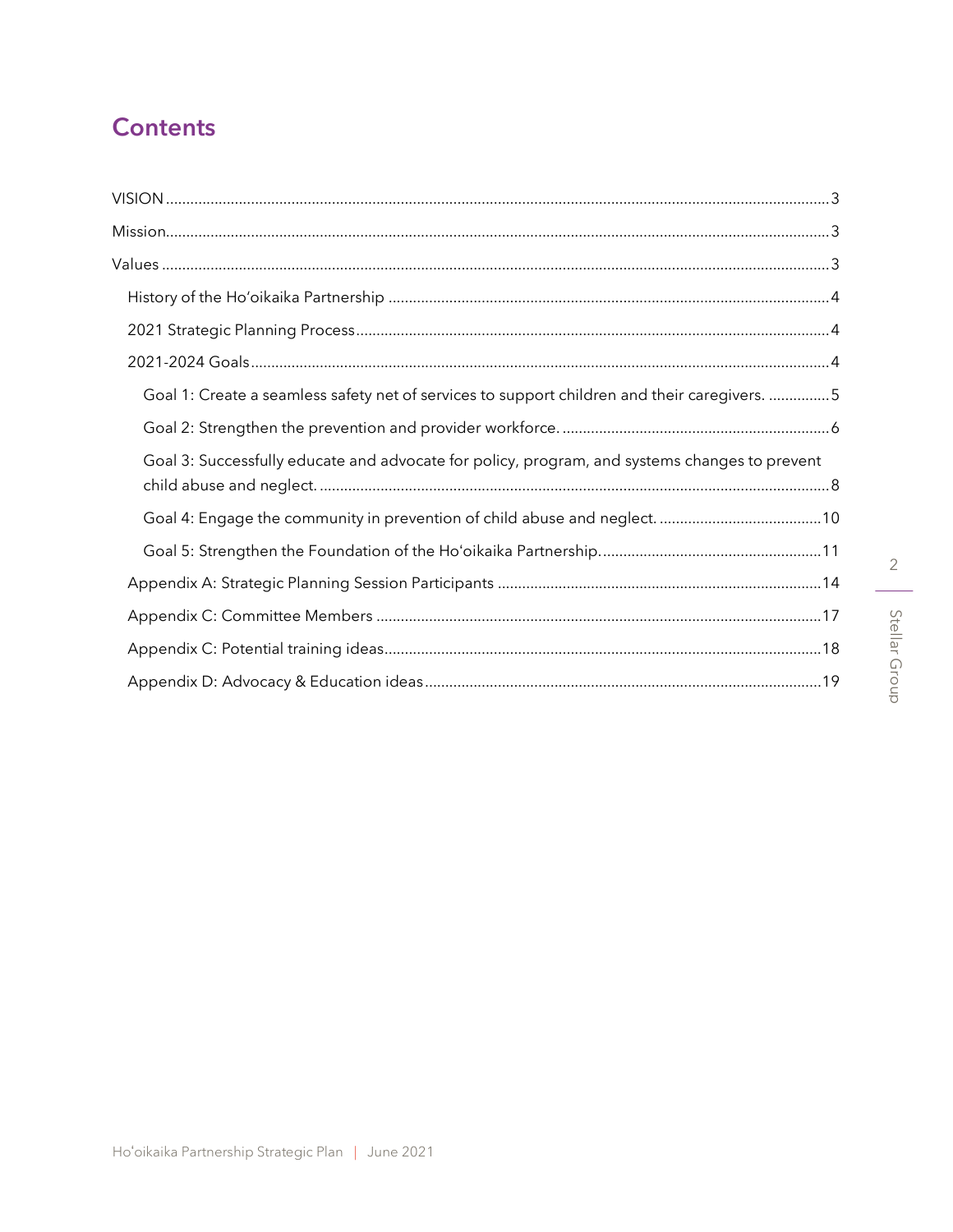# VISION

Our ʻohana are healthy, safe, and supported.

# MISSION

<span id="page-2-1"></span><span id="page-2-0"></span>Strengthen and expand the system of supports in Maui County by building a strong prevention and provider network that supports collaboration, shares knowledge and resources, and shapes policy to prevent child maltreatment.

# VALUES

<span id="page-2-2"></span>ALOHA: All partners have strengths and are valued. All persons within the Partnership have an equal voice working together in relationships based on equality and respect.

LAULIMA: Together we are stronger in spirit and action than we are alone. We embrace opportunities to collaborate to improve the safety and well-being of our ʻohana.

HA'AHA'A: We recognize and acknowledge the contributions of all partners. We foster a learning culture and remain open to new ideas. We do not bring attention to oneself; instead, we act as a whole.

MALAMA: We honor primary caregivers and recognize that they are their children's first teachers. We act with confidence knowing that strengthening protective factors are in the best interest of our ʻohana.

KULEANA: Our responsibility is to keep our children safe. We are privileged to work together, educating the community, and embracing promising, emerging, and best practices.

PONO: We act with purpose. We are sensitive and respectful in our approach, recognizing the wide range of culturally diverse needs of our community. We take risks together to do what is right for our ʻohana.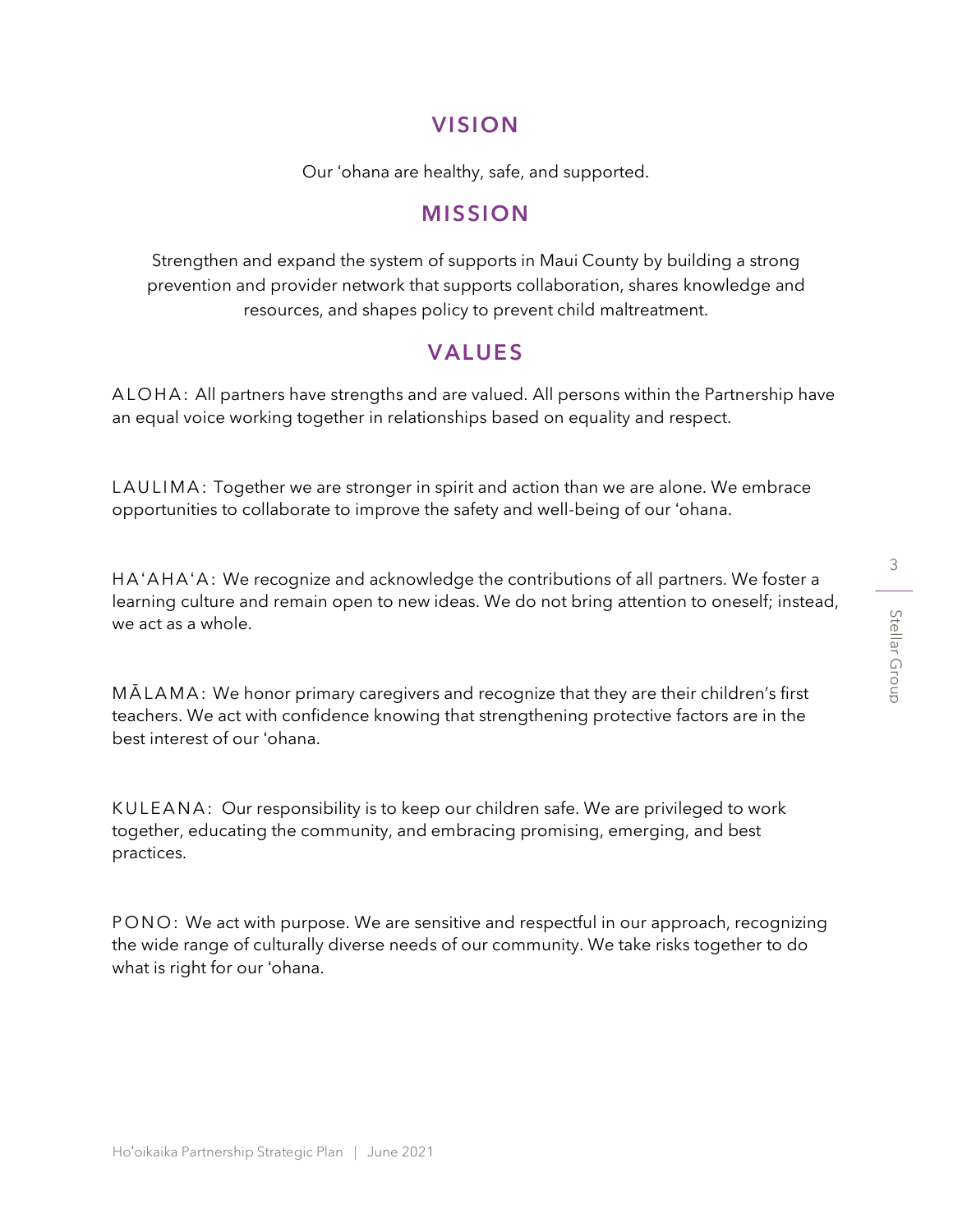#### HISTORY OF THE HO'OIKAIKA PARTNERSHIP

<span id="page-3-0"></span>The Hoʻoikaika Partnership is a cross-sector group of organizations, individuals, county, and state agencies that are committed to preventing child abuse and neglect in Maui County.

Formed in 2009 through funding provided by The Consuelo Foundation, the partnership was originally formed as a committee, which evolved from an oversight committee that had been convened to guide a research project of the Friends of the Children's Justice Center and the Children's Justice Center of Maui to identify best practices in child maltreatment prevention and to index current projects and programs in Maui County. The Hoʻoikaika Partnership was initially formed to serve as a convener of agencies involved in primary prevention of child abuse and neglect in Maui County to improve coordination of efforts and increase partnerships with evidence-based projects.

# 2021 STRATEGIC PLANNING PROCESS

<span id="page-3-1"></span>In 2021, the Hoʻoikaika Partnership engaged in a strategic planning process to identify goals for the next three years. This process was facilitated by external consultants, The Stellar Group, and took place through a series of three meetings, all held virtually via Zoom conferencing platform on February 24<sup>th</sup> - 26<sup>th</sup>. The planning sessions were open to all partners, with a total of 46 participants. Five additional meetings were held with partners in March to refine the goals, objectives, and activities, as well as one final meeting in April to revise the mission, vision, and values.

A complete list of participants is included as Appendix A.

In addition to the Core Partners, three new committees emerged from the planning process:

- » Training & Professional Development Committee
- » Wala*ʻ*au a me kukākukā (conversation & discussion) /Community Engagement **Committee**
- » Advocacy Committee

#### 2021-2024 GOALS

<span id="page-3-2"></span>GOAL 1: Create a seamless safety net of services to support children and their caregivers.

- GOAL 2: Strengthen the prevention and provider workforce.
- GOAL 3: Successfully educate and advocate for policy, program, and systems changes needed to prevent child abuse and neglect.
- GOAL 4: Engage the community in prevention of child abuse and neglect.
- GOAL 5: Strengthen the foundation of the Ho'oikaika Partnership.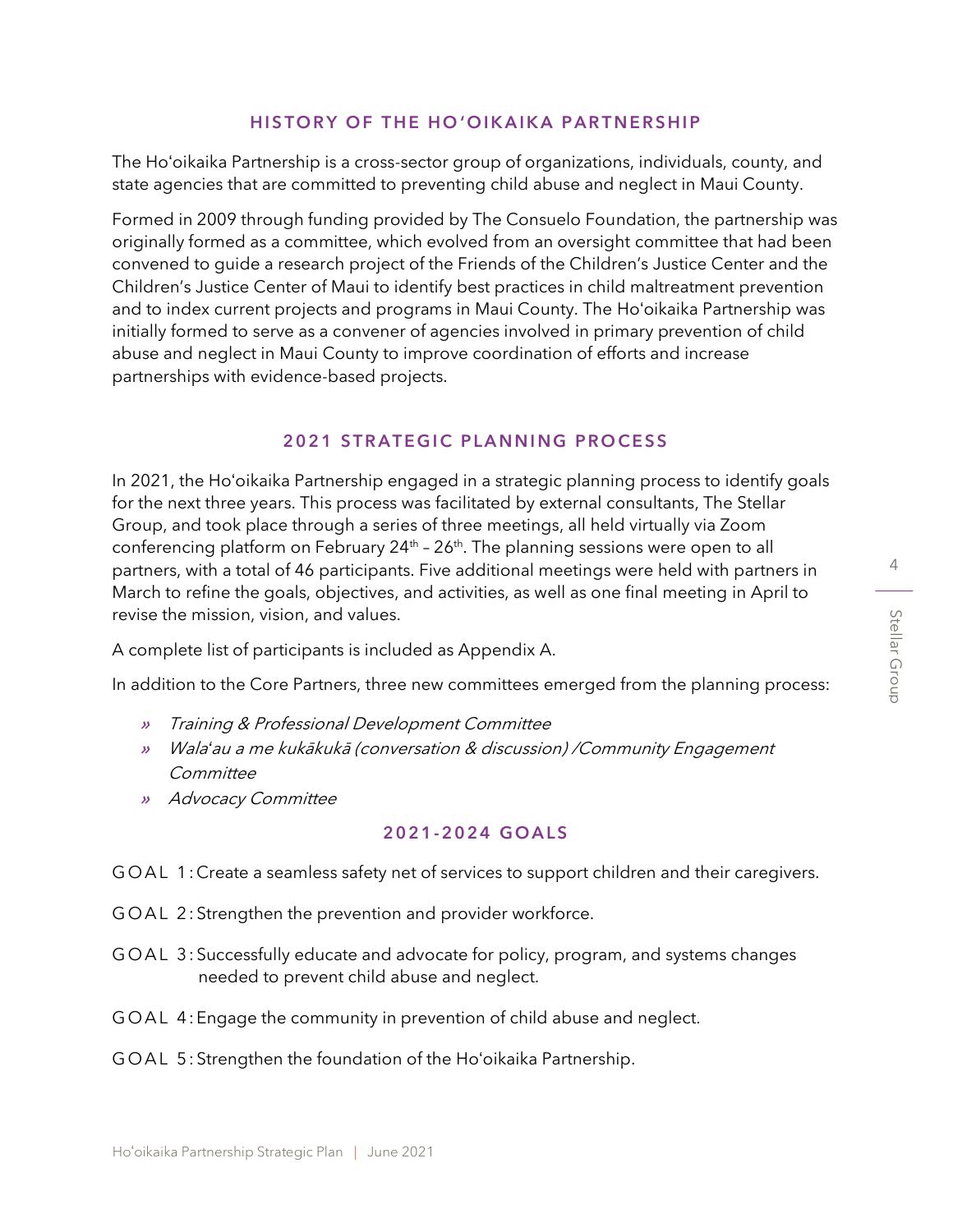### <span id="page-4-0"></span>GOAL 1: CREATE A SEAMLESS SAFETY NET OF SERVICES TO SUPPORT CHILDREN AND THEIR CAREGIVERS.

A 2016 Service Gap Analysis found that in the services for families and children on Maui island, specific to families involved with Child Welfare Services (CWS), there was inconsistent, untimely, strained or lack of communication/documentation between CWS, providers, and families regarding: case status, services availability, referrals, lack of clarity about roles and expectations, program requirements and contract limitations, discharge readiness. To address this and other systemic problems, Islands of Hope-Maui was formed in 2018 to support comprehensive, coordinated service delivery to prevent victimization and revictimization, including supporting a "one-stop shop" resource kiosk.

O B J E C T I V E 1.1: Promote widespread use of an integrated, shared referral platform and other information-sharing tools to improve coordination between service providers.

**ACTIVITY 1.1.1:** Publicize and create opportunities for partners to learn about Unite Hawai'i.

RESPONSIBLE: Hoʻoikaika Partnership Coordinator TIMELINE: 2021

**ACTIVITY 1.1.2:** Encourage partners to sign up for Unite Hawai'i. RESPONSIBLE: Hoʻoikaika Partnership Coordinator TIMELINE: 2021

**ACTIVITY 1.1.3:** Explore the use of shared intake forms and assessment tools among providers to improve service coordination and reduce the burden on families trying to access services.

RESPONSIBLE: Ad Hoc workgroup and Hoʻoikaika Partnership Coordinator TIMELINE: 2021-2022

O B J E C T I V E 1.2: Increase usability of AUW211 and promote use by Maui providers and families.

**ACTIVITY 1.2.1:** Conduct user testing with Maui parents for AUW211 to identify potential areas of improvement.

RESPONSIBLE: Jessica Pazos and other partner agency volunteers TIMELINE: 2021, ongoing

O B J E C T I V E 1.3: I dentify and address needs and gaps in the provider network and system of supports available for Maui children and families, including family or personcentered services.

**ACTIVITY 1.3.1:** Update the existing environmental scan/needs assessment/gap analysis to map existing services and inform provider and Partnership activities. RESPONSIBLE: Core Partners and contractor TIMELINE: 2022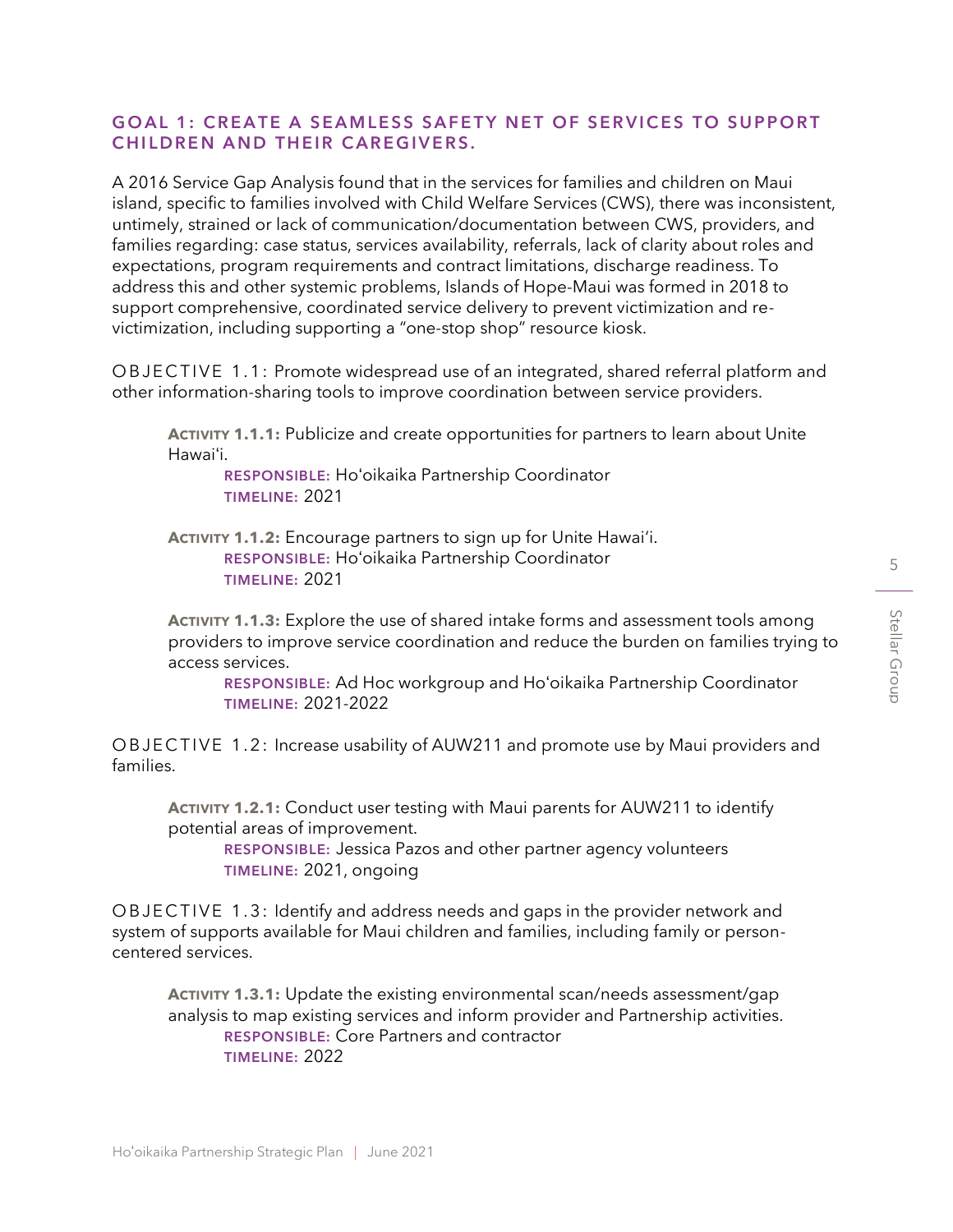**ACTIVITY 1.3.2:** At least annually, learn from CWS Section Administrator and staff about the needs of CWS and the families they serve, and implement activities to help meet those needs.

RESPONSIBLE: Core Partners and Community Engagement Committee TIMELINE: 2022, ongoing

#### <span id="page-5-0"></span>GOAL 2: STRENGTHEN THE PREVENTION AND PROVIDER WORKFORCE.

Strengthening the provider workforce, such as by providing training opportunities to meet agencies' needs, improves the quality of services and supports delivered to families and children who are at risk of or involved with CWS in order to better meet their needs and reduce the incidence of child maltreatment. Training on the five protective factors helps to develop a common language and framework for working with families throughout the workforce. A list of potential training ideas is included as Appendix B.

OBJECTIVE 2.1: Expand knowledge and use of the protective factors among providers.

**ACTIVITY 2.1.1:** Continue to host Annual Conference focused on increasing knowledge and use of the protective factor framework at an individual, organizational and systems level.

RESPONSIBLE: Training & Professional Development Committee, Hoʻoikaika Partnership Coordinator

TIMELINE: Annually in the fall, planning starts in May

**ACTIVITY 2.1.2:** Conduct research on past efforts to deepen use of protective factors and explore options to host a community of practice for supervisors and/or other workers.

RESPONSIBLE: Training & Professional Development Committee TIMELINE: 2022-2023

**ACTIVITY 2.1.3:** Create a repository of resources on protective factors that the partners can easily access. Ensure resources are culturally appropriate for families of different backgrounds.

RESPONSIBLE: Training & Professional Development Committee and/or Ad Hoc Website Committee TIMELINE: 2021-2022

OBJECTIVE 2.2: Improve cultural competence/sensitivity of the Maui County prevention and provider workforce.

**ACTIVITY 2.2.1:** Sponsor or host trainings that help providers understand and support the many cultures and ethnic groups represented in Maui County. RESPONSIBLE: Training & Professional Development Committee TIMELINE: 2022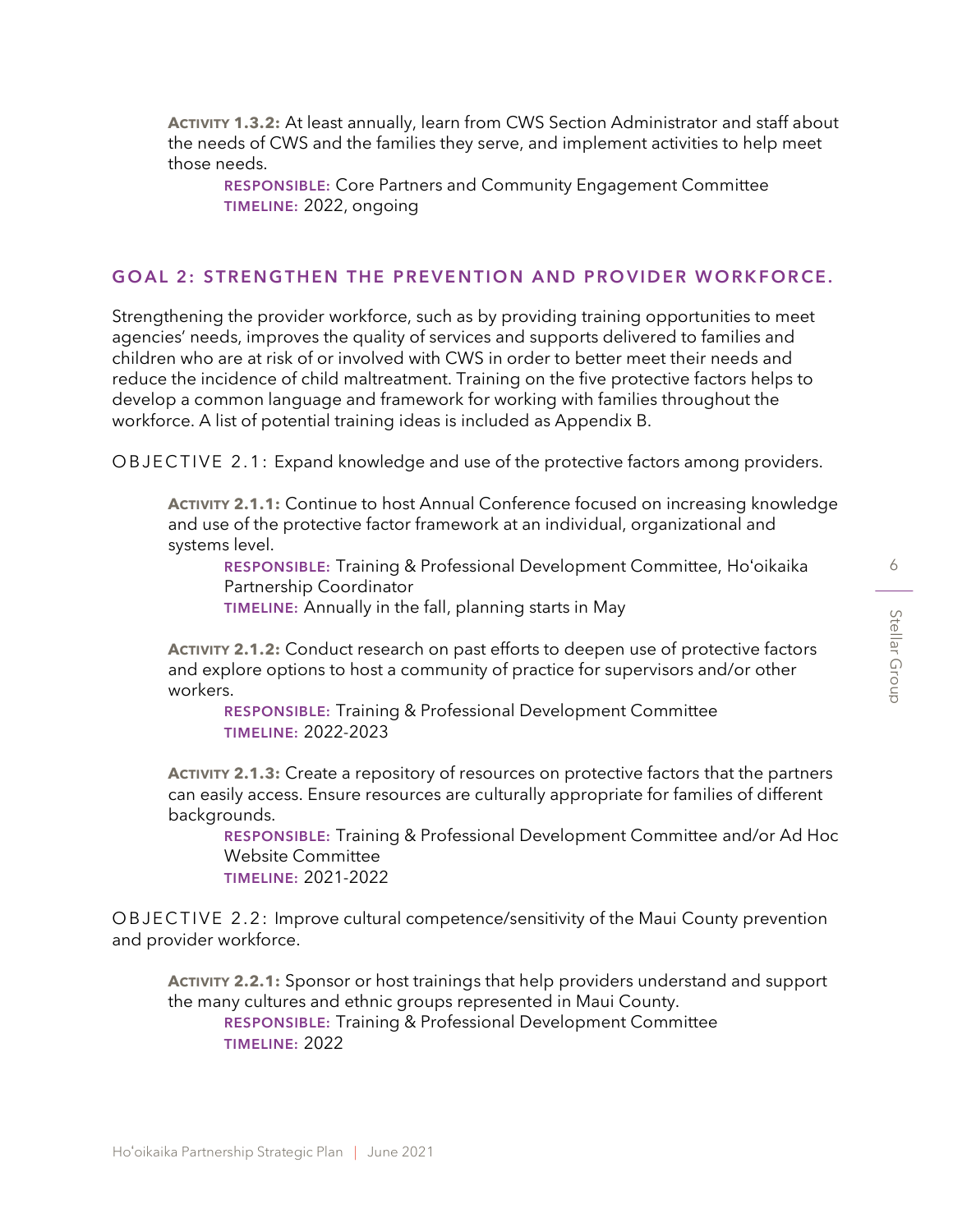**ACTIVITY 2.2.2:** Explore workforce development opportunities/programs, including providing scholarships designed to expand diversity of the workforce, and increase the number of providers with lived experience.

RESPONSIBLE: Training & Professional Development Committee TIMELINE: 2023

**ACTIVITY 2.2.3:** Incorporate topics related to equity and cultural sensitivity into monthly meetings.

RESPONSIBLE: Training & Professional Development Committee TIMELINE: 2021

**ACTIVITY 2.2.4:** Facilitate the sharing of training opportunities and resources on equity, culturally relevant services, and other topics among partners, especially through the Ho'oikaika Partnership Slack channels.

RESPONSIBLE: Training & Professional Development Committee TIMELINE: 2021

O B J E C T I V E 2.3: Increase access to training and professional development for staff in partner agencies to improve both the quality and cultural relevance of services offered.

**ACTIVITY 2.3.1:** Sponsor a community training on trauma-informed care annually. RESPONSIBLE: Training & Professional Development Committee TIMELINE: Beginning in 2022

**ACTIVITY 2.3.2:** Host live trainings for mandated reporters that include discussing how to maintain relationships with families while fulfilling mandated reporter obligations. RESPONSIBLE: Training & Professional Development Committee TIMELINE: 2022

**ACTIVITY 2.3.3:** Create and promote a way for partners to share training opportunities and resources with each other directly, such as in a Slack channel.

RESPONSIBLE: Training & Professional Development Committee TIMELINE: 2021

**ACTIVITY 2.3.4:** Conduct annual assessment of partners' training, professional development, and self-care needs.

RESPONSIBLE: Training & Professional Development Committee TIMELINE: 2021, ongoing

**ACTIVITY 2.3.5:** Coordinate bi-monthly, professional development "brown bag" workshops based on training ideas in Appendix B, annual professional development survey/assessment, and other ideas from the conference evaluations.

RESPONSIBLE: Training & Professional Development Committee TIMELINE: 2021

**ACTIVITY 2.3.6:** Improve coordination and promotion of professional development opportunities hosted by state agencies and partners to maximize resources and participation.

Stellar Group

Stellar Group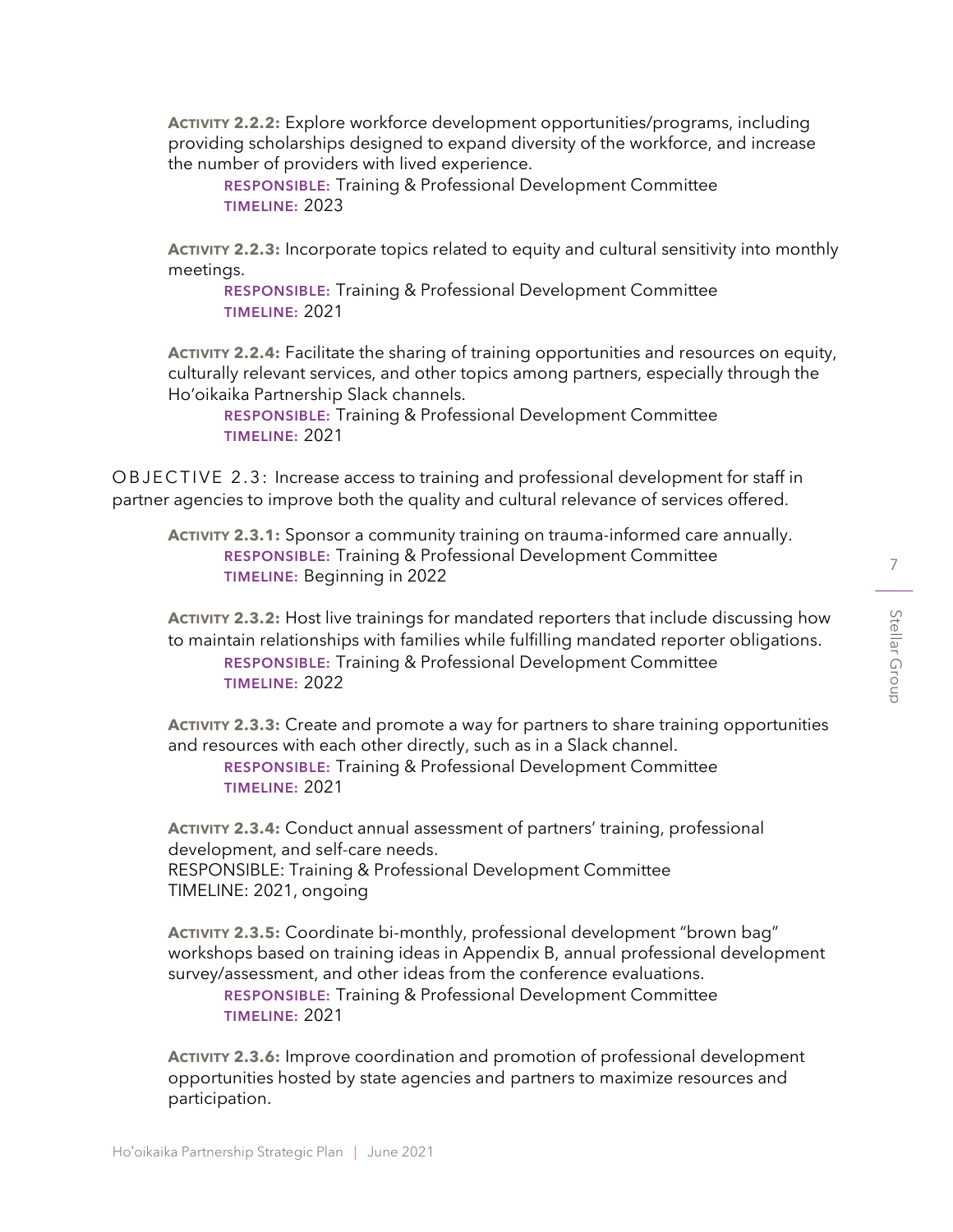RESPONSIBLE: Training & Professional Development Committee TIMELINE: 2021

OBJECTIVES 2.4: Build relationships and trust among partners.

**ACTIVITY 2.4.1:** Host semi-annual networking opportunities for partners (informal lunch and learns, lunch networking, happy hour, annual picnic).

RESPONSIBLE: Hoʻoikaika Partnership Coordinator and Training & Professional Development Committee TIMELINE: 2022

**ACTIVITY 2.4.2:** Identify, promote, and host opportunities for self-care among partners. RESPONSIBLE: Training & Professional Development Committee TIMELINE: 2021, ongoing

### <span id="page-7-0"></span>GOAL 3: SUCCESSFULLY EDUCATE AND ADVOCATE FOR POLICY, PROGRAM, AND SYSTEMS CHANGES TO PREVENT CHILD ABUSE AND NEGLECT.

Education and advocacy are powerful ways to engage the public and policy makers on topics related to child abuse and neglect in order to create systems-level change in the county, state, and nationally. This can help change the way programs and organizations operate to better prevent child abuse and neglect in Maui County and raise the profile of the Hoʻoikaika Partnership and its partners as leaders on these issues. Advocacy can also empower and raise up the voices of parents, caregivers, and youth with lived experience. Advocacy and education on child abuse and neglect to community and legislative leaders has been a longstanding interest to the Partnership since it was created. A list of potential advocacy ideas is included as Appendix C.

O B J E C T I V E 3.1: Develop and implement an annual advocacy agenda that has county and state level priorities.

**ACTIVITY 3.1.1:** Create internal Hoʻoikaika Partnership structure to support our ability to have an advocacy platform, given our diverse membership that includes state agencies.

RESPONSIBLE: Advocacy Committee, Core Partners and Hoʻoikaika Partnership Coordinator TIMELINE: 2022

**ACTIVITY 3.1.2:** Develop an annual advocacy agenda (platform) and workplan, and actively seek to align the Ho'oikaika Partnership advocacy agenda and goals with those of other organizations within and outside the Partnership.

RESPONSIBLE: Advocacy Committee TIMELINE: 2022

Stellar Group

Stellar Group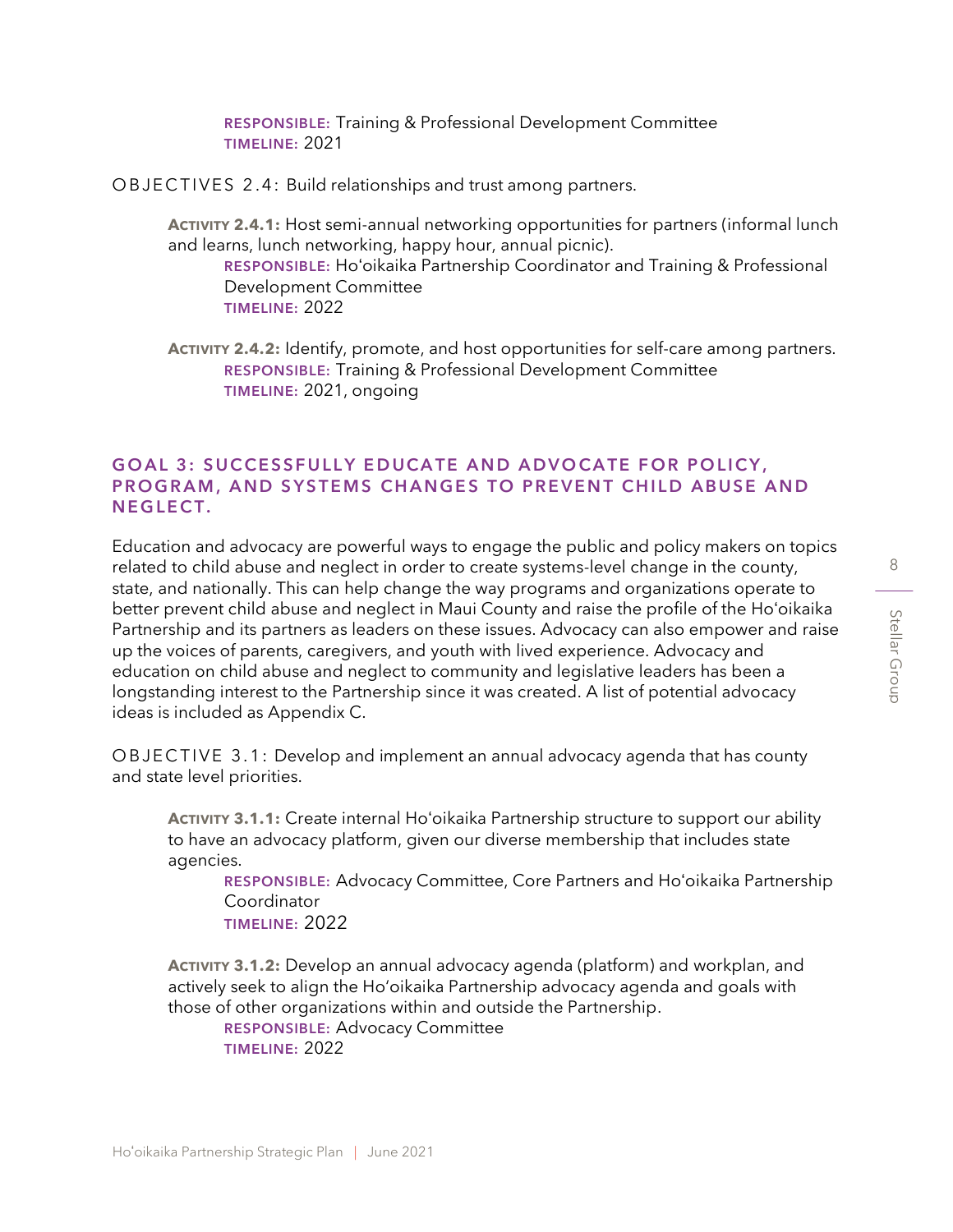**ACTIVITY 3.1.3:** Identify and cultivate natural partners to inform and support the annual advocacy agenda.

RESPONSIBLE: Advocacy Committee TIMELINE: 2022

**ACTIVITY 3.1.4:** Participate in the development of the Hawai'i Children's Policy agenda and provide leadership on policy and programmatic areas related to statewide child abuse and neglect prevention.

RESPONSIBLE: Advocacy Committee representative TIMELINE: 2022, annually

O B J E C T I V E 3.2: Build capacity of the Maui community and Ho'oikaika Partnership partners to educate and advocate by providing training, resources, and information.

**ACTIVITY 3.2.1:** Partner with Hawai'i Children's Action Network and the Public Access Room to conduct annual advocacy trainings for partners and community members, including those with lived experience in systems.

RESPONSIBLE: Hoʻoikaika Partnership Coordinator and Advocacy Committee TIMELINE: 2022, annually

**ACTIVITY 3.2.2:** Develop position papers, action alerts, and example language to support the advocacy agenda.

RESPONSIBLE: Hoʻoikaika Partnership Coordinator and Advocacy Committee TIMELINE: 2022, annually after

**ACTIVITY 3.2.3:** Develop and share data/reports on incidence of child maltreatment as well as prevention activities in Maui County with partners, policy makers and the public.

RESPONSIBLE: Hoʻoikaika Partnership Coordinator TIMELINE: 2022, annually after

O B J E C T I V E 3.3: Empower those with lived experience in Maui County to inform public policy, program, and systems level change.

**ACTIVITY 3.3.1:** Inventory current activities and programs happening in Maui County and statewide to train parents, youth, and others with lived experience in order to foster leadership development and development of advocacy skills. RESPONSIBLE: Hoʻoikaika Partnership Coordinator TIMELINE: 2023

O B J E C T I V E 3.4: Strengthen relationships with policy- and decision-makers and build a formal network of people who will work with Hoʻoikaika Partnership to educate and advocate for needed policy, program, and systems changes.

**ACTIVITY 3.4.1:** Identify and participate in relevant county-level meetings, coalitions, and collaborations on topics important to strengthen the system and prevent child maltreatment.

RESPONSIBLE: Hoʻoikaika Partnership Coordinator and individual partners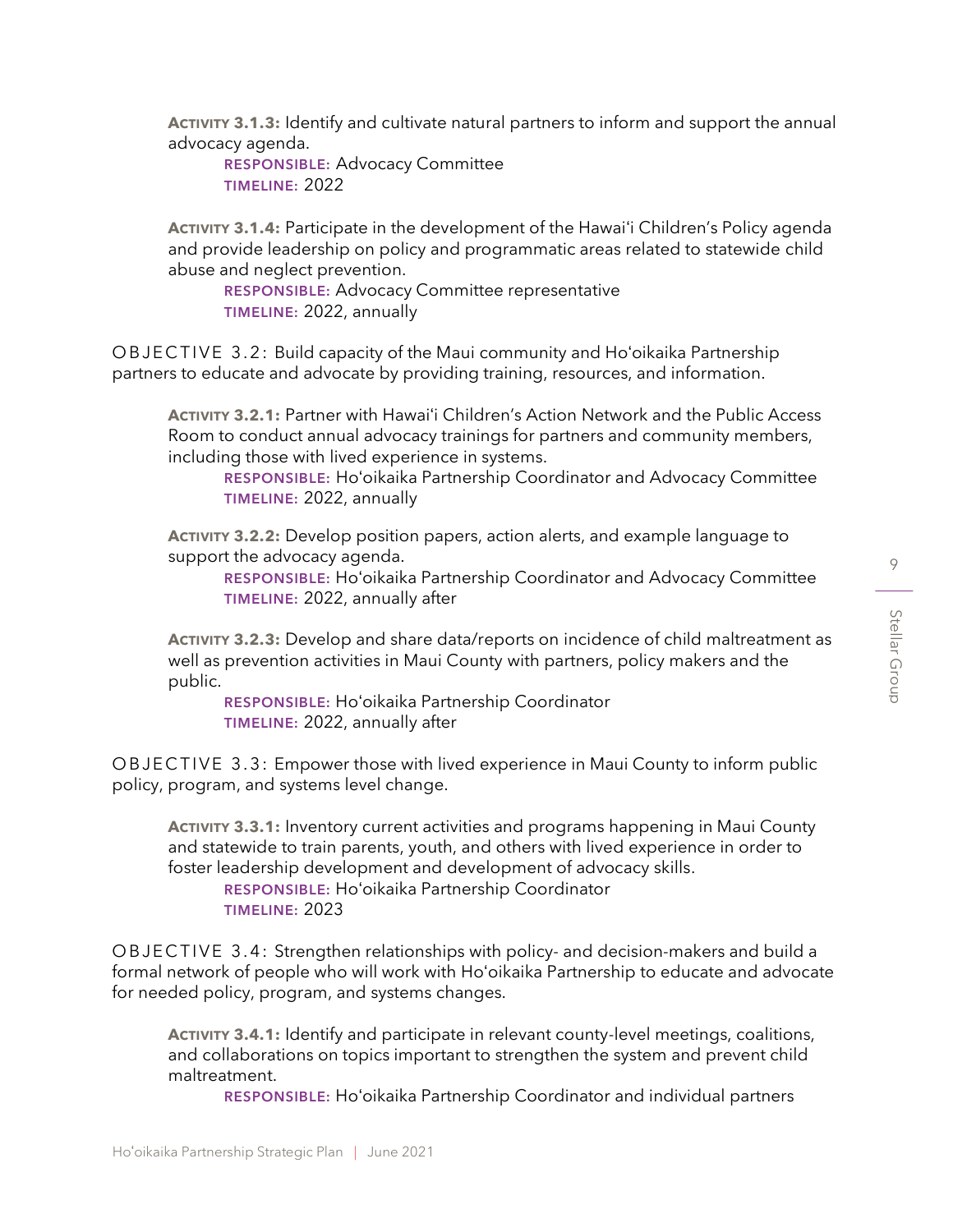TIMELINE: 2022, ongoing

**ACTIVITY 3.4.2:** Partner with local leaders to deliver annual "State of the Children" in Maui County.

RESPONSIBLE: Hoʻoikaika Partnership Coordinator and Core Partners TIMELINE: Starting in 2023, annually

**ACTIVITY 3.4.3:** Facilitate individual Hoʻoikaika Partnership partners to meet with Maui County Council members annually.

RESPONSIBLE: Hoʻoikaika Partnership Coordinator and individual partners TIMELINE: Starting in 2023, ongoing

#### <span id="page-9-0"></span>GOAL 4: ENGAGE THE COMMUNITY IN PREVENTION OF CHILD ABUSE AND NEGLECT.

As a community, greater understanding and awareness of child abuse and neglect can help reduce risk factors, provide supports, promote resiliency, and reduce stigma for families seeking services. It can also help community members learn how to identify child abuse and neglect and how to respond. Engaging and educating the public about child abuse and neglect has been a longstanding focus of the Ho'oikaika Partnership.

O B J E C T I V E 4.1: Decrease stigma around, and increase equitable access to, services.

**ACTIVITY 4.1.1:** Inventory partners to better understand their relationships and spheres of influence with different communities.

RESPONSIBLE: Hoʻoikaika Partnership Coordinator & Community Engagement Committee

TIMELINE: Start in 2021

**ACTIVITY 4.1.2:** Develop relationships with community influencers and natural helping networks for specific communities who can host conversations with their community members about child maltreatment and family strengthening.

RESPONSIBLE: Community Engagement Committee TIMELINE: Start in 2021, then ongoing

**ACTIVITY 4.1.3:** Invite communities to share stories around needs and barriers to accessing services.

RESPONSIBLE: Community Engagement Committee TIMELINE: 2022

**ACTIVITY 4.1.4:** Develop next steps for prevention strategies and activities with communities and partners, including how Ho'oikaika Partnership can support CWS and the implementation of Family First Hawai'i.

RESPONSIBLE: Community Engagement Committee TIMELINE: 2023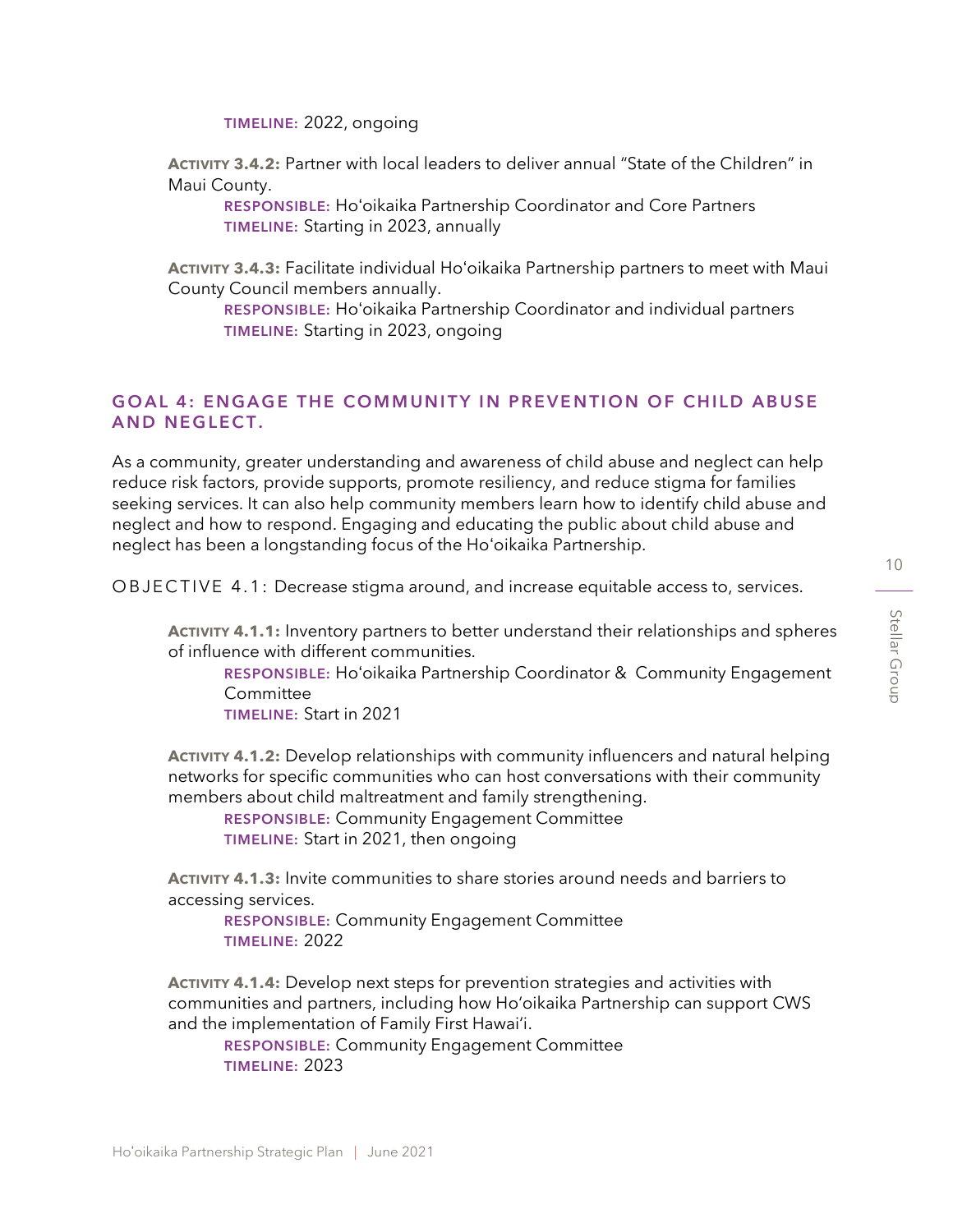O BJ E C T I V E 4.2: Host community events that promote prevention of child abuse and neglect.

**ACTIVITY 4.2.1:** Plan a community event for Child Abuse and Neglect Prevention Month.

RESPONSIBLE: Community Engagement Committee TIMELINE: Annually in April

# <span id="page-10-0"></span>GOAL 5: STRENGTHEN THE FOUNDATION OF THE HO'OIKAIKA PARTNERSHIP.

Ho'oikaika Partnership has a long history in Maui County, and strong engagement from agency partners. Partners are eager to create more structure to successfully achieve the mission and goals in the strategic plan. Adopting a collective impact approach includes a common agenda, shared measures, mutually reinforcing activities of partners, continuous communication, and an identified and funded backbone organization.

OBJECTIVE 5.1: Formalize participation in the partnership through partnership agreements and operating principles.

**ACTIVITY 5.1.1:** Develop partnership agreements. RESPONSIBLE: Hoʻoikaika Partnership Coordinator drafts and workgroup finalizes TIMELINE: September 2021

**ACTIVITY 5.1.2:** Develop operating principles that include partnership structure, leadership, decision-making and partner expectations.

RESPONSIBLE: Hoʻoikaika Partnership Coordinator drafts and workgroup finalizes

TIMELINE: September 2021

O B J E C T I V E 5.2: Increase partners' understanding of collective impact work and decide if this approach should be adopted in the future.

**ACTIVITY 5.2.1:** Host learning sessions on collective impact to develop a shared understanding of the model and structures for working together to achieve shared goals.

RESPONSIBLE: Core Partners decide who should lead – possible contractor TIMELINE: 2021 and 2022

OBJECTIVE 5.3: Improve partner engagement and participation in work of the Hoʻoikaika Partnership.

**ACTIVITY 5.3.1:** Create committees to accomplish the goals in the plan, including leadership structure, and invite partners to participate.

■ Advocacy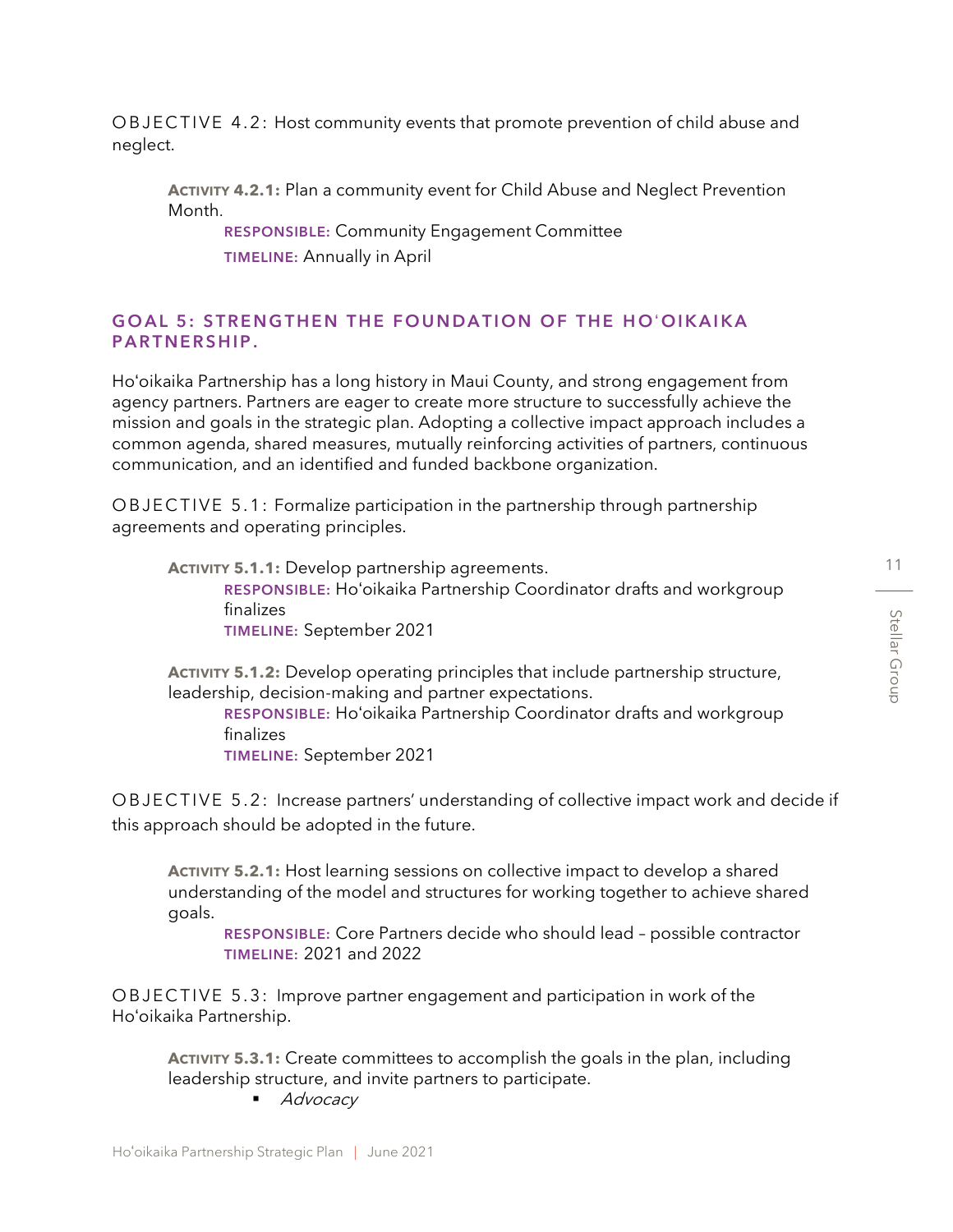- Community Engagement
- Training & Professional Development
- Core Partners

RESPONSIBLE: All partners TIMELINE: 2021

**ACTIVITY 5.3.2:** Create an onboarding process for new partners. Explore a buddy system/mentorship model for new partners.

RESPONSIBLE: Coordinator and volunteer mentors TIMELINE: 2022

**ACTIVITY 5.3.3:** Explore development of a new website and/or other communication tools to improve sharing of resources and information within the partnership to strengthen the safety net.

RESPONSIBLE: Ad Hoc workgroup and Hoʻoikaika Partnership Coordinator TIMELINE: 2021-2022

OBJECTIVE 5.4: Monitor progress on the strategic plan and report on progress regularly to partners.

**ACTIVITY 5.4.1:** Track progress on strategic plan goals, objectives and activities and report annually.

RESPONSIBLE: Committees TIMELINE: Ongoing, committees report out at Hoʻoikaika Partnership meetings

**ACTIVITY 5.4.2:** Annually review and update the strategic plan.

RESPONSIBLE: Committees review and propose changes, full partnership approves changes

TIMELINE: Annually, in the  $4<sup>th</sup>$  quarter of the state fiscal year

**ACTIVITY 5.4.3:** Create structure to support committees reporting out to Hoʻoikaika Partnership.

RESPONSIBLE: Hoʻoikaika Partnership Coordinator with consult from Core **Partners** 

TIMELINE: June 2021

O B J E C T I V E 5.5: Increase sustainability of the Ho'oikaika Partnership by securing sufficient funding to support infrastructure needed to achieve goals.

**ACTIVITY 5.5.1:** Create and share annual state fiscal year budget for Ho'oikaika Partnership activities.

RESPONSIBLE: Hoʻoikaika Partnership Coordinator to develop and present. Approval by Core Partners TIMELINE: By FY 2022, ongoing

**ACTIVITY 5.5.2:** Explore charging a fee for annual conference to sustain it and increase engagement.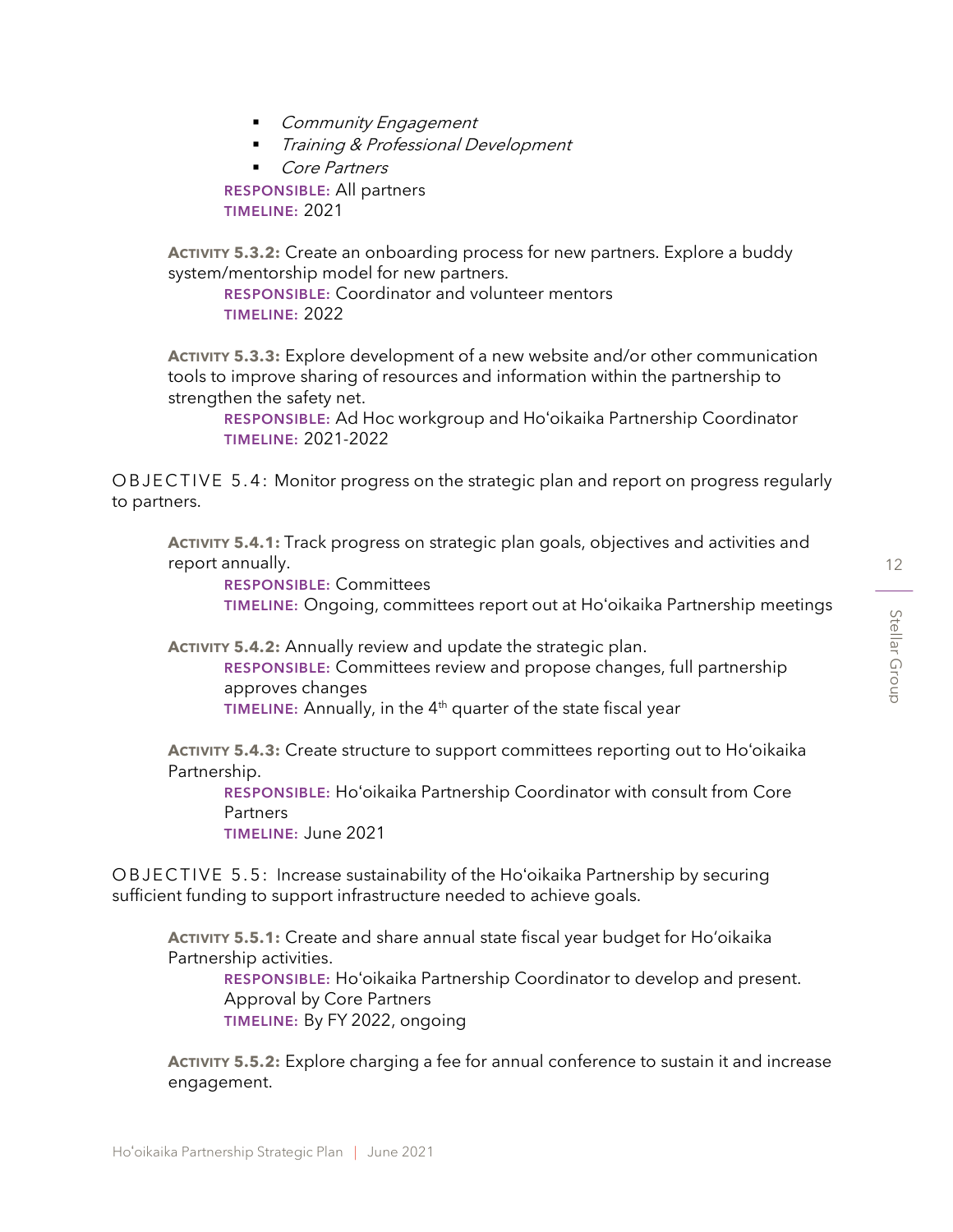RESPONSIBLE: Training & Professional Development Committee and Hoʻoikaika Partnership Coordinator develop scenarios for discussion with partnership TIMELINE: 2021

**ACTIVITY 5.5.3:** Seek additional grants to support goals. RESPONSIBLE: Hoʻoikaika Partnership Coordinator TIMELINE: As needed

**ACTIVITY 5.5.4:** Explore additional ways to sustain the partnership through sponsorships, partnership fees, in-kind contributions, and other supports. RESPONSIBLE: Hoʻoikaika Partnership Coordinator and Core Partners TIMELINE: As needed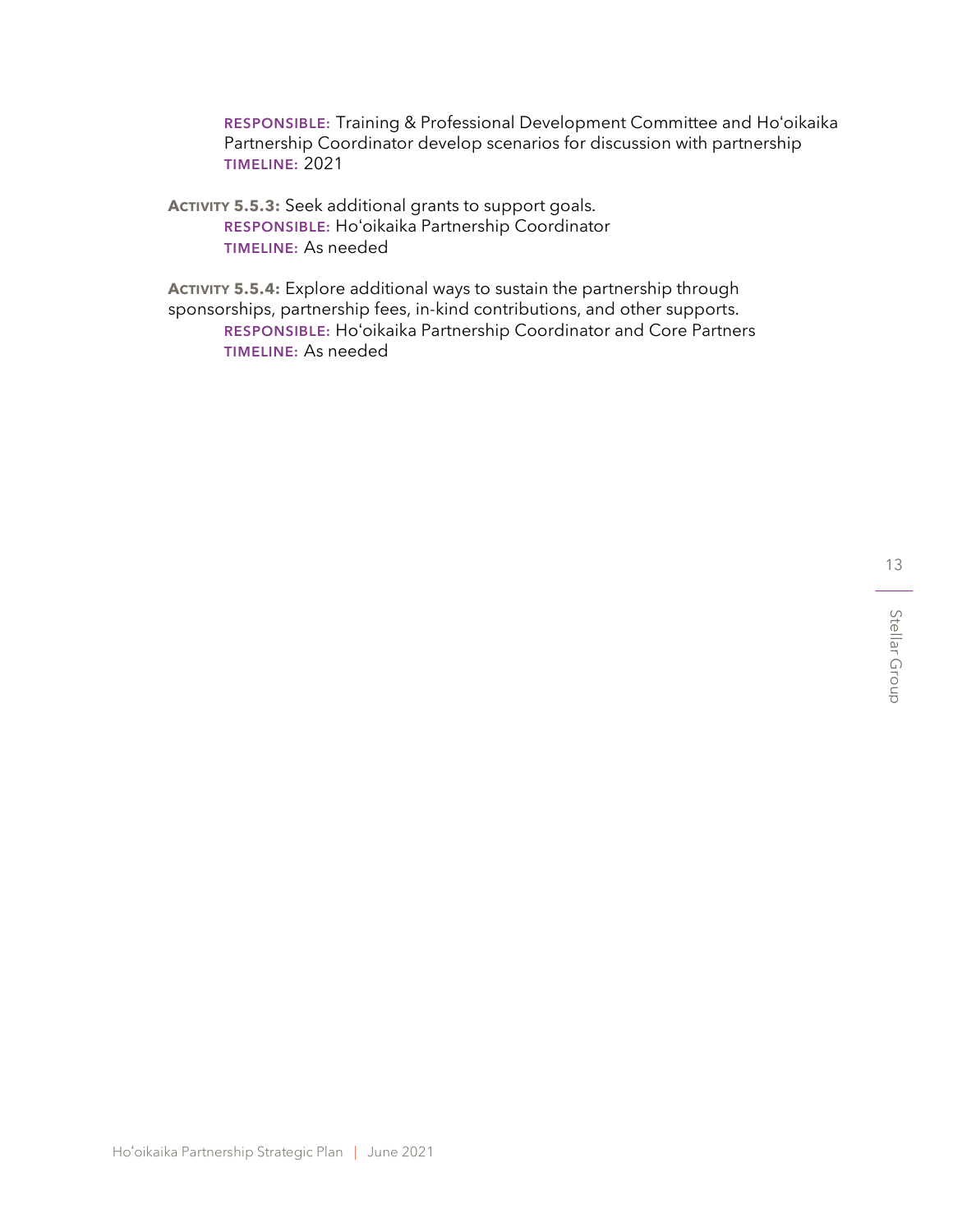### APPENDIX A: STRATEGIC PLANNING SESSION PARTICIPANTS

<span id="page-13-0"></span>A total of 46 partners attended the Strategic Planning Sessions. Some partners attended all days, while others attended only one or two of the sessions, depending on their availability. Partners who attended the planning sessions include:

- » Heidi Allencastre, Parent Leadership Training Institute / Maui Family Support Services Intern
- » Mele Andrade, Parents and Children Together, Ulupono Family Strengthening Program, Program Supervisor
- » Leslie Armstrong, Child Welfare Services, Supervisor
- » Edel Baguio-Larena, Maui Family Support Services, Chief Executive Officer
- » Misty Bannister, Ka Hale A Ke Ola Homeless Resource Center, Children's Service Coordinator
- » Stephen Bennet, Boys and Girls Club, Director of Operations
- » Danielle Bergan, Mental Health America of Hawai'i, Maui Community Coordinator
- » Jeny R. Bissell, BSN, RN, Family Health Services Section, Maui District Health Office, State of Hawaii Department of Health, Supervisor
- » Kendra-Bitzig, PATCH, Maui Coordinator
- »Monica Borge, Kaiser Permanente, QUEST Integration Intake Service Coordinator
- » Molly Bradley-Ryk, Maui Police Department, Juvenile Counselor
- » Shelly Brown, Maui Family Support Services, Ka Pu`uwai Supervisor
- » Brandee Carvalho, Parent Leadership Training Institute, Parent Leader
- » Denise Carvalho, Hui No Ke Ola Pono, Pediatric Health Clinic, Registered Nurse
- » Kainoa Correa, Kaiser Permanente, QUEST Integration Intake Service Coordinator
- » Emily Daoang, Child & Family Service, Neighborhood Place of Wailuku Program Director, CCSS, VCM
- » Keku DePonte, University of Hawai'i Maui College, Ku'ina Program Coordinator
- » Andrew Fox, Hui No Ke Ola Pono, Pediatrician
- » Krissy Garcia, Kaiser Permanente, QUEST Integration Intake Service Coordinator
- » Nicole Hokoana, Maui Behavioral Health Resources, Chief Operating Officer
- » Punahele Hoopii, Office of Youth Services, Juvenile Parole/ Community Liaison
- » Kandice Johns, The Maui Farm, Executive Director
- » Kathi Jones, Maui Family Support Services, Ka Pu`uwai Registered Nurse
- » Jewelyn Kahele, Hawai*'*i Department of Education, Baldwin-Kekaulike-Maui Complex, McKinney Vento Liaison
- » Meja Kaniho, Keiki O Ka Aina, Regional Supervisor (PAT & HIPPY)
- » Kristen Kaya, Teran James Young Foundation, Administrative Assistant
- » Roxann Kehus, Hawai*'*i Department of Health, Hawai*'*i State Council on Developmental Disabilities, Program Specialist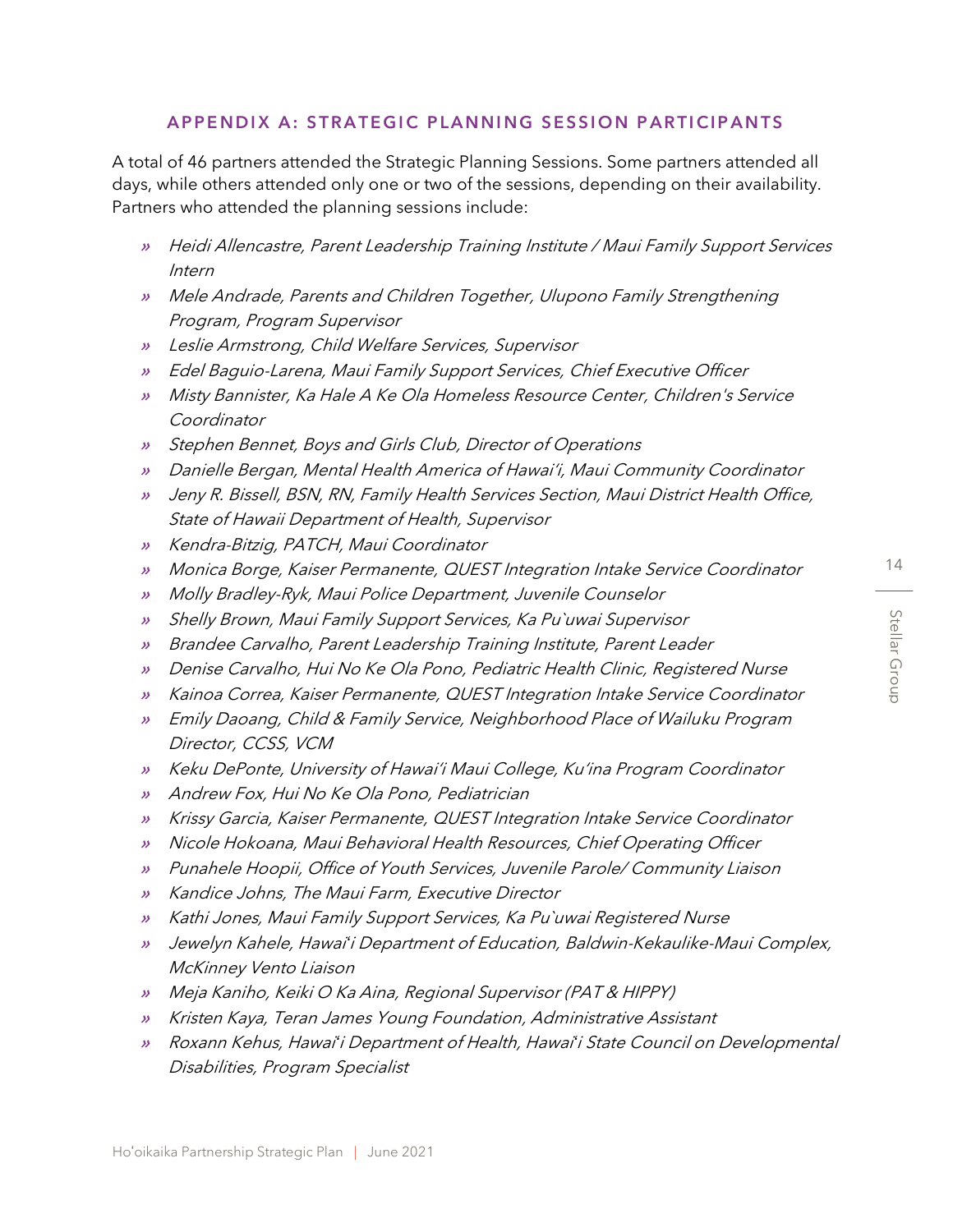- » Tina Kiyabu-Crowell, Hawai*'*i Department of Health Maui Family Guidance Center, Quality Assurance Specialist
- » Kupono Lucero, Malama Family Recovery Center, Counselor II
- » Deb Marios, Converge Consulting Research & Training
- » Bobbie-Jo Moniz-Tadeo, Imua Family Services, Clinical Director and Early Childhood Specialist
- » Gail Murakami, Lili*'*uokalani Trust, Kīpuka Maui, Social Services Team Lead
- » Jessica Pazos, Maui Family Support Services, Islands of Hope Navigator
- » Heather Pietras, Parents and Children Together, Senior Crisis Advocate
- » Lisa Ponichtera, Malama Family Recovery Center, Clinical Director
- » Venus Rosete-Medeiros, Kamehameha Schools Strategies and Transformation Group, Nā Moku Director of Community Strategies in Maui, Moloka'i & Lāna*'*<sup>i</sup>
- » Meridith Russell, Family Court, Juvenile Client and Family Services Administrator
- » Mia Sado-Magbual, Child & Family Service, Neighborhood Place of Wailuku, Family Success Coach/Specialist
- » Ailene Schwartzlow, Kaiser Permanente, QUEST Integration Intake Service Coordinator
- » Kelly Sim, Casey Family Programs, Strategic Consulting Unit Senior Director
- » Hau'oli Tomoso, Episcopal priest, community connector, MSW
- » Laurie Tochiki, EPIC *ʻ*Ohana, Executive Director
- » Paul Tonnessen, Friends of the Children's Justice Center of Maui, Executive Director
- » Marcie Ventura, Hawai*'*i Department of Education, Canoe Complex, School-Based Behavioral Health Specialist
- » Sara Watkins, Maui Family Support Services, Healthy Families America Family Support **Worker**
- » Karen Worthington, Islands of Hope/Ho*'*oikaika Partnership Coordinator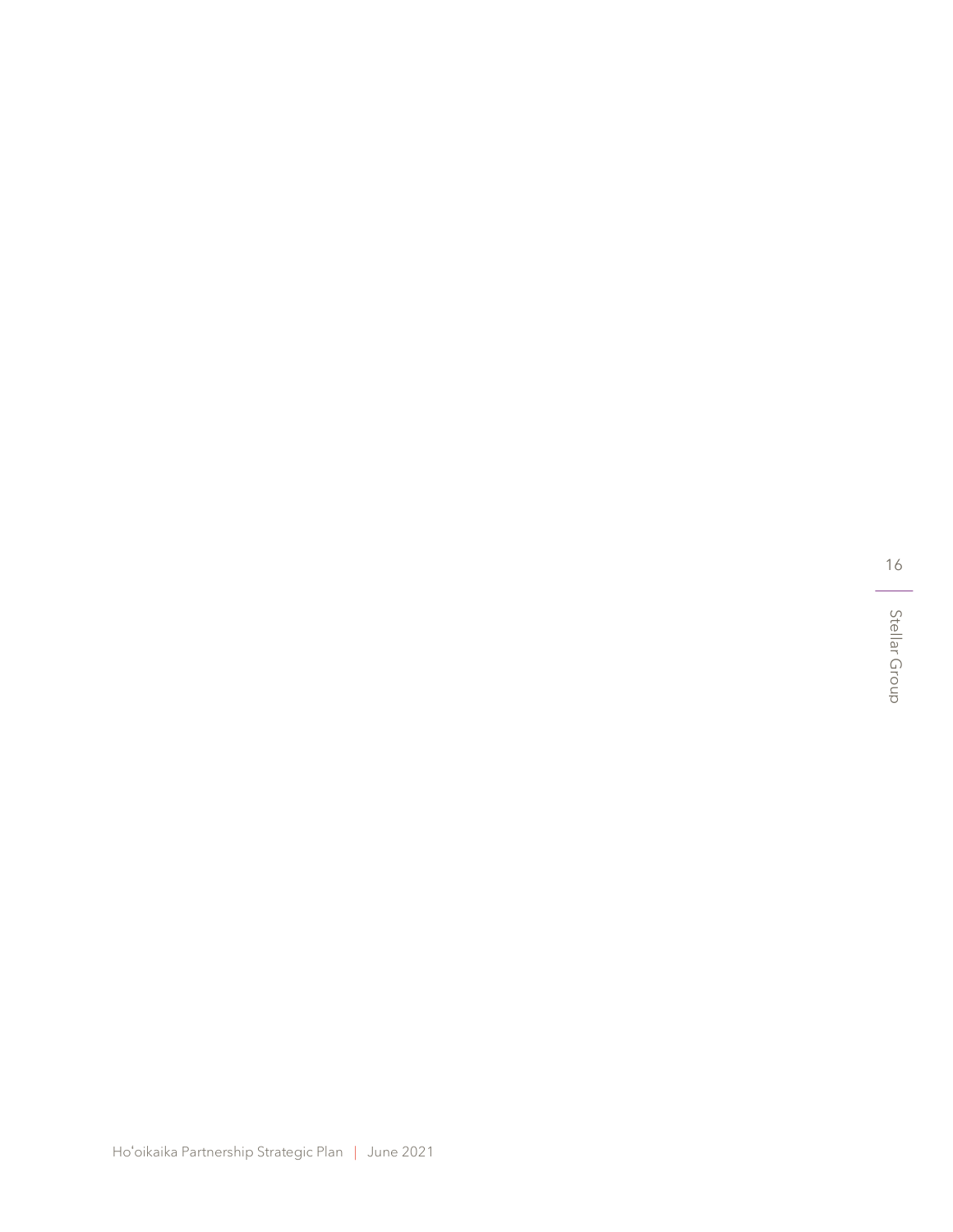#### APPENDIX C: COMMITTEE MEMBERS

#### <span id="page-16-0"></span>**TRAINING & PROFESSIONAL DEVELOPMENT COMMITTEE**

- » Mele Andrade
- » Jessica Pazos
- » Venus Rosete-Medeiros
- » Paul Tonnessen

## **WALA'AU A ME KUKĀKUKĀ (CONVERSATION & DISCUSSION ) / COMMUNITY ENGAGEMENT COMMITTEE**

- » Heather Pietras
- » Hau'oli Tomoso

#### **ADVOCACY COMMITTEE**

- » Mele Andrade
- » Danielle Bergan
- » Jessica Pazos
- » Karen Worthington

#### **AD HOC WEBSITE COMMITTEE**

»

#### **CORE PARTNERS**

- » Edeluisa Baguio-Larena, CEO, Maui Family Support Services
- » Jeny Bissell, RN, Supervisor, Family Health Services Section, Maui District Health Office, Hawaii Department of Health
- » Tina Kiyabu-Crowell, MSW, Quality Assurance Specialist, Maui Family Guidance Center, Hawaii Department of Health
- » Connie Meekhof, Maui Family Peace Center Program Supervisor, Parents and Children Together
- » Bobbie-Jo Moniz-Tadeo, Ph.D., Clinical Director and Early Childhood Specialist, Imua Family Services
- » Shana Orta, Director of Maui County Programs, Child & Family Service
- » Annie Reinecke, Maui Child Welfare Services Section Administrator (CWS)
- » Venus Rosete Medeiros, Kamehameha Schools Community Engagement & Resource Group, Regional Director, Maui, Moloka'i & Lāna'i
- » Kelly Sim, Senior Director with the Strategic Consulting Unit (Casey Family Programs)
- » Paul Tonnessen, Executive Director, Friends of the Children's Justice Center of Maui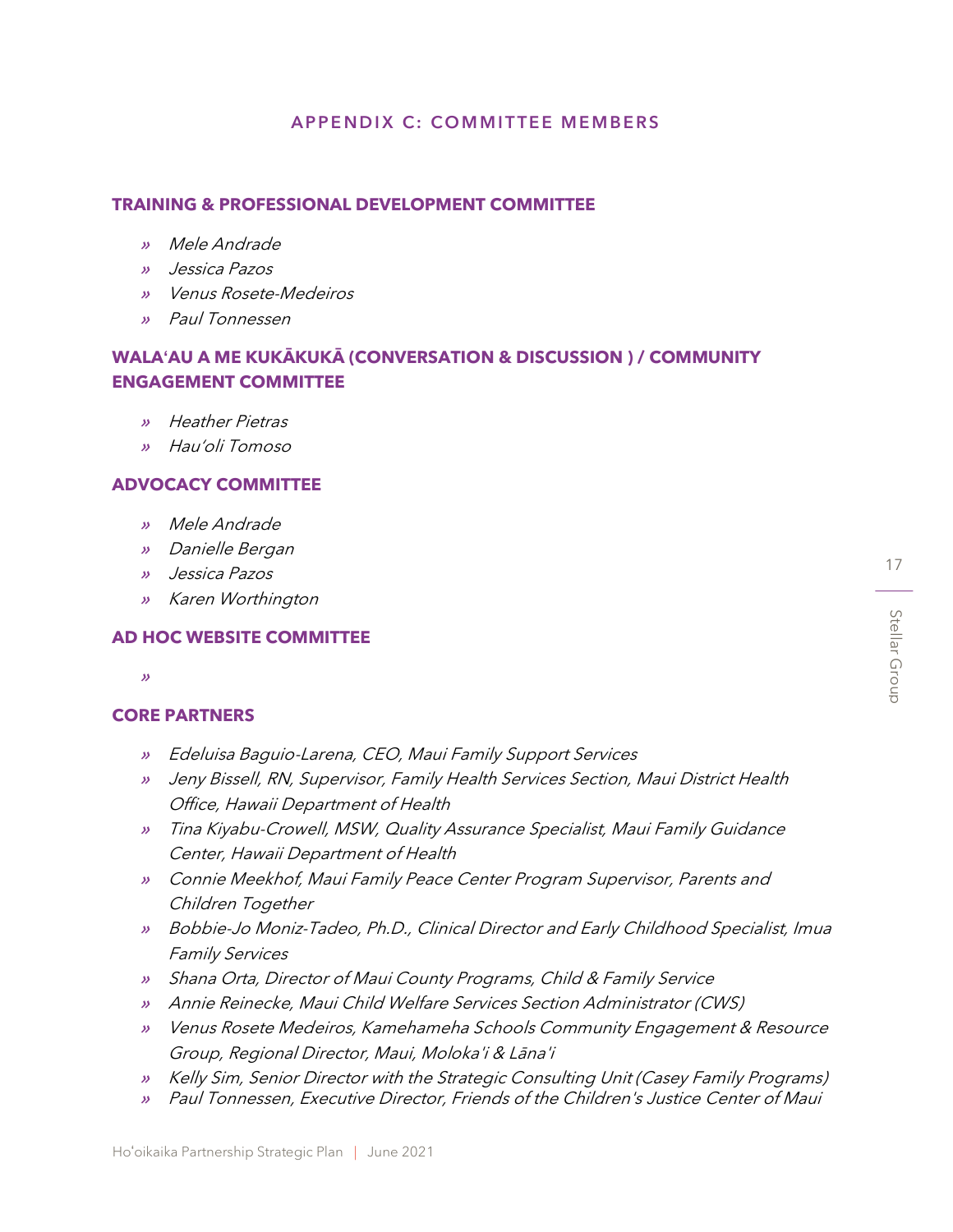# A P P E N D I X C: POTENTIAL TRAINING IDEAS

<span id="page-17-0"></span>The following provider training ideas were proposed by partners during the strategic planning process and should be considered and explored by the Training & Professional Development Committee:

- » Implicit bias
- » Cultural competency
- » Protective factors
- » Best practices
- » Trauma informed care
- » Promoting self-care
- » Adverse Childhood Experiences
- » Reaching hard-to-reach, at-risk families
- » Functions related to other goal areas
- » LGBTQ+ supports for parents